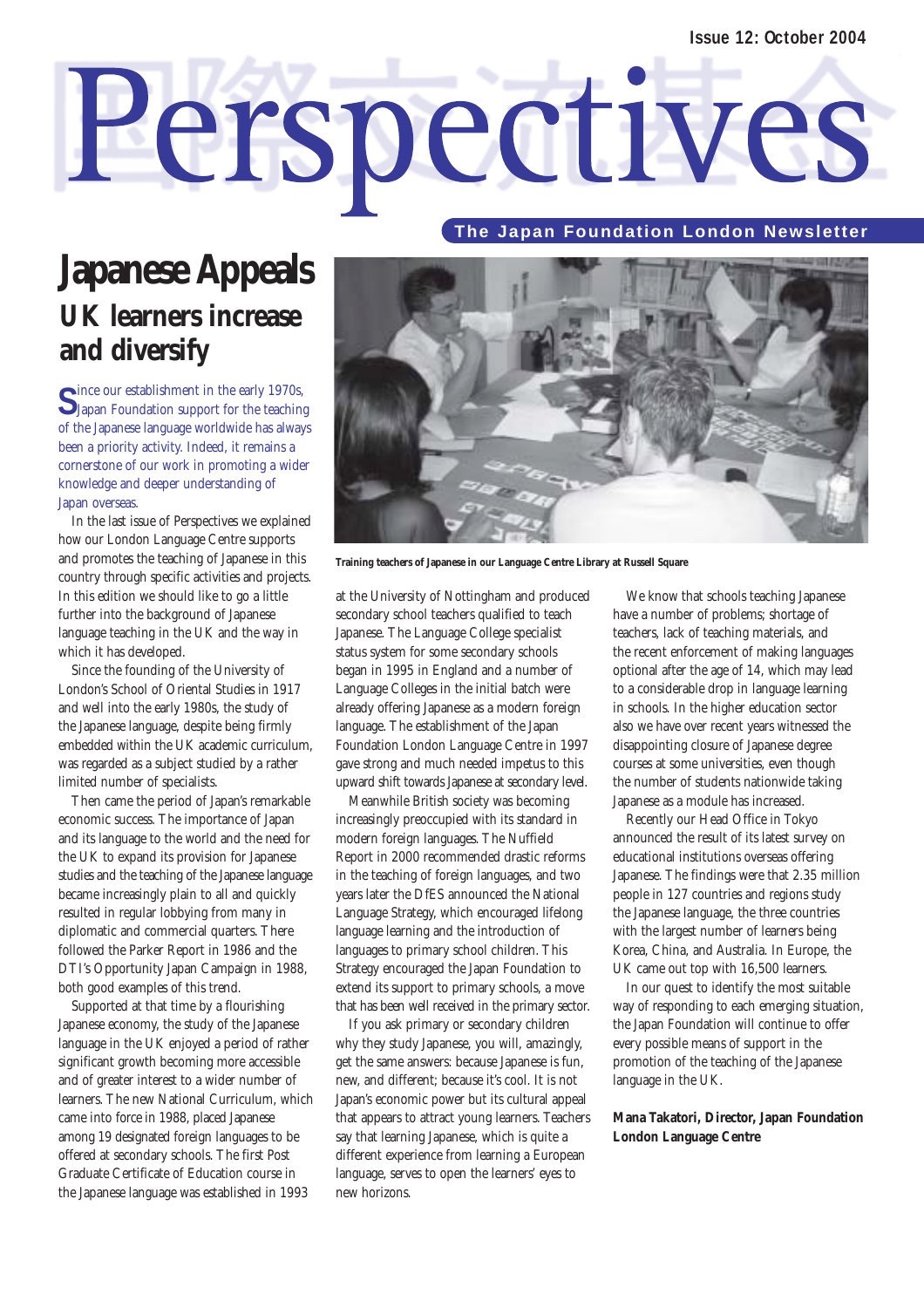# **Manga: Sixty Years of Japanese Comics**



**By: Paul Gravett Laurence King Publishing £19.95 ISBN:1 85669 391 0**

**This solidly researched introduction to manga belongs on the reading list of any student interested in Japanese popular culture. With 360 intelligently chosen illustrations, there is a real sense of allowing the strips to speak for themselves: the book's main strength is its range of material – from girls' comics to salaryman funnies. Thus, there is an implicit, and very welcome, challenge to the stereotypical view held in the west that manga are merely about sex and violence – 'tits and tentacles' fodder for Beavis and Butthead-like teens.** 

If the book has a drawback, then it is that it tries to do too much. The author points out in the cover blurb that manga 'account for 40 per cent of everything published each year in Japan.' So the subtitle of the book, 'Sixty Years of Japanese Comics' is a slightly worrying portent of overambition. Of course there has had to be a severe selection process, and the cherry-picked examples are entertaining enough. But there are still too many of them, with the result that the accompanying text is often squeezed to the point of superficiality. So, if you're looking for comment on the notorious sweatshop conditions in the studios, or on alleged neo-fascist trends in some comics, seek elsewhere.

But if it's tempting to say that the book is more of a bumper-sized fanzine than a scholarly tome, this is not fair. It goes much further, and offers readers the opportunity to look closely at a side to manga they may not have previously encountered. There has been a need for a good primer on the subject for many years (Frederik Schodt's **Manga! Manga!**, 1983, has done sterling service), and this informative, engaged and above all wide-ranging compendium fulfils that role admirably.

**Roger Sabin, Central Saint Martins College of Art and Design, London** 



**The character Maya Natsume in TENJO TENGE (Above the Heavens, Under the Heavens) by the creator known as 'Oh Great!'**

# **History's exception**

**When I was an undergraduate, and for many years thereafter, British sociologists were interested in Japan, if they were interested at all, as an interesting exception to their classically founded views on the character of modern society and its development. It is a measure of the transformation in the historical perspective of European and American Social Sciences in recent times that just a year ago I arrived in Kyoto to experience at first hand the historical culture of the paradigmatic case of postmodern society.**

In a European context modern society emerged around 1600 and developed in large part through organized warfare among nascent states. At the other end of modernity's uncertain trajectory, war on a world scale had broken that framework and established a new global, post-war, and postmodern civilization. From a Japanese perspective modern society had its origins in late nineteenth-century, western inspired change and now constitutes just one among an accumulating series of forms that coexist as continuously available possibilities for social life. Japan may have come late to modernity but had always been postmodern.

I wanted to understand the role of war, and particularly the 'experience' of war in both 'Western' and 'Japanese' perspectives without regarding either as an exception to the other. This was possible, of course, only because within the postmodern labyrinth of the University of Kyoto Library (Non)System such terms have little meaning, and I found sufficient material in languages I could read to have all my

## **Director's Note**

**W**hilst writing this Note, I cannot avoid the feeling that summer has rapidly run away from us as thoughts of enjoyable holidays recede into our memories. Autumn has already wrapped us in its chilly cloak and at the same time a merry but commercial season is preparing its approach within two months. Opposite our office in Russell Square, wild life – squirrels – also appear busy preparing a comfortable hibernation.

We are delighted to announce our first programme 2005/2006 after the structural reforms, which I outlined in the last issue. Please note carefully which programmes have changed when completing your applications. Needless to say, you are welcome to contact us for guidance in choosing the programme most suitable for your project. Although the Japan Foundation is currently facing financial constraints, I should like to give my fundamental support to as many quality and competitive projects as possible. This policy will never change, however serious the Foundation's financial circumstances may be. I intend to hold more activities e.g. Japan-related lectures, workshops and Japaneseeducational seminars.

I look forward to inviting you to these events and to receiving your well-prepared grant applications.

#### **Kohki Kanno, Director General**

(newly minted as well as unreconstructed) assumptions effectively undermined.

It was not just a matter of juggling with different points of view, I had to reconsider what I (or anyone else) could mean by the notion of 'experience.' And insight into that more fundamental issue came as much from contemplating nature's slow choreography in Kobori Enshu's masterpieces of garden design as it did from the latest scholarly work; gardens which in a real sense could only be called 'exceptional.'

#### **Dr Harvie Ferguson Professor of Sociology, Glasgow University**

Dr Ferguson was a Japan Foundation Fellow in 2003 and his topic of research was *Identity and the Experience of War: East and West*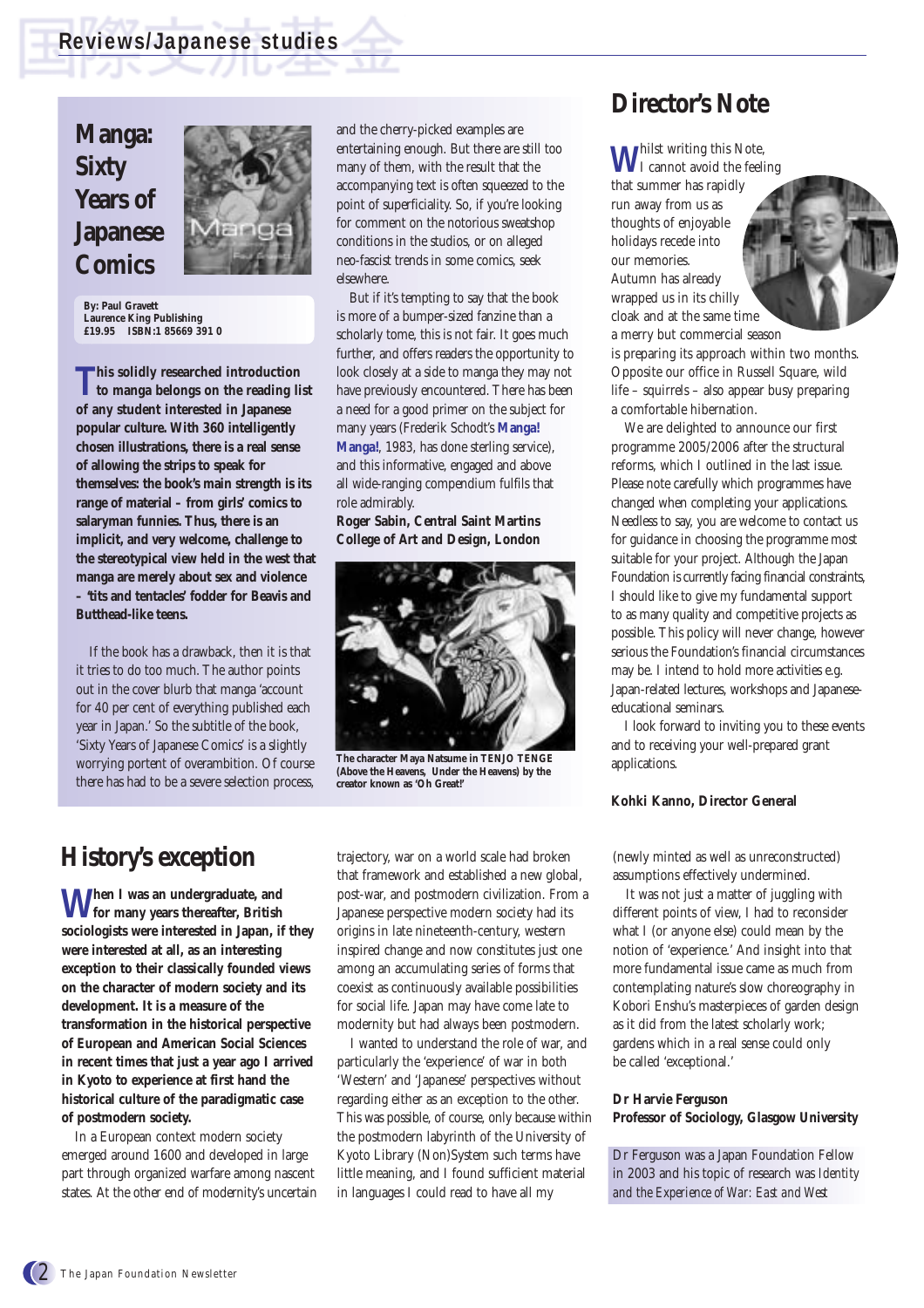# **Japanese Film after Mr Pink A Japan Foundation season of post-Tarantino generation films**



*Adrenalin Drive* **Dir: Shinobu Yaguchi, 1999**

**Following the success of our inaugural season on the "other" in Japanese cinema, we turn our focus on the "post-Tarantino generation". From January to March 2005 in collaboration with UK professional organisations we will present a unique season of contemporary films entitled Japanese Film after Mr Pink. The season will extend across the UK and will include Bristol and Sheffield.**

Japanese cinema in the 1990s was marked by the clear emergence of a generation of master filmmakers who have since found their place in international cinema. They include Shinji Aoyama, Hirokazu Kore'eda, Kiyoshi Kurosawa and Nobuhiro Suwa. But the next generation has yet to emerge. This absence of a cohesive new generation has become a focus of debate in Japanese film circles, and one proposal is that what has emerged is the "post-Tarantino" generation. This season presents audiences with the opportunity to evaluate for themselves the suitability of such a provocative slogan.

The directors in this season will include **Toshiaki Toyoda**, **Katsuhito Ishii**,

**Kensaku Watanabe**, **Shinobu Yaguchi** and **Sabu**. In a rare screening of what is arguably the missing link between the two generations, **Shinji Aoyama's** rarely seen WILD LIFE will also be included. It is a generation of filmmakers whose film education was filtered through video, for whom digital technology is part of their daily life, and who are comfortable to remix films from the past to create a new world of the moving image. Unlike the previous generation, it is difficult to imagine these directors expressing themselves outside the field of the moving image.

For the filmmakers – many of whom would revel in the title of "film geek" – what is central is the cinematic world on the screen. Any violence onscreen – and such violence is generally cartoonish in nature – exists comfortably outside the offscreen moral universe. The films are often about an everyman surrounded by idiosyncratic personalities in stories that are largely character-driven in the form or rites-of-passage dramas, road movies or Kafkaesque nightmares. They consistently reject naturalism to present surreal universes. These films are playful, devilish and knowing. But they also offer moments of intense poetry.

Whether this generation represents the end of something, or the beginning of something new, is for you, the audience, to decide.

#### **Stephen Cremin**

**Organisations wishing to participate in the season and for further details contact Junko Takekawa. E-mail: junko.takekawa@jpf.org.uk**

### **out of the ordinary/extraordinary**

#### **A Japan Foundation Touring Exhibition available for loan to UK venues**



102 photographic works by 11 Japanese artists giving a new expressive form to the complexities of our ever-changing world and the instability of Japanese society behind the façade of economic prosperity. The very things in their own world and society that they have long accepted as "obvious" are questioned in their attempt to validate and reconstruct them.

#### **Available for loan from August to December 2005.**

*Approx. 400m<sup>2</sup> (negotiable) required. Cost sharing scheme. No hire fee. Insurance covered by Japan Foundation. Free catalogues provided.* **Details from Junko Takekawa. Tel: 020 7436 6695 Shizuka Yokomizu** *Stranger No 23***, 2000 E-mail: junko.takekawa@jpf.org.uk**

# **Contemporary Art and the Museum in Japan**

**Arts**

#### **Fumio Nanjo in conversation with Teresa Gleadowe**

#### **15th November 2004 from 6:30pm The Japan Foundation, London**

**A**fter a brief video in which **Dr Christoph Grunenberg**, Director, Tate Liverpool, introduces the Japanese art scene, **Fumio Nanjo**, in conversation with **Teresa Gleadowe**, will give us an overview of current contemporary art activities in Japan focusing principally on museums of contemporary art. **Fumio Nanjo**,



(pictured) as Deputy Director of the privately funded Mori Art Museum in Tokyo, will also use the occasion to talk about the reasons for its recent establishment as an institution that appears

to break with many of the conventions and restrictions under which other public museums in Japan have to work. He will also look at the impact it has had on the existing system and evaluate its considerable and unique position in the Japanese contemporary art world. During the session, comparisons with institutions and arts organisations in the UK will be made.

**Fumio Nanjo** is an internationally renowned independent curator, 1998 Turner Prize judge, and one of the artistic directors of the 1st Yokohama Triennale. He is currently Deputy Director of the Mori Art Museum.

**Teresa Gleadowe** is Head of Department, Curating Contemporary Art at the Royal College of Art.

**Please contact info@jpf.org.uk or fax 020 7323 4888 to reserve a place. General enquiries to Junko Takekawa. E-mail: junko.takekawa@jpf.org.uk**

# **Performing Arts Lecture Workshops**

To raise general awareness in the UK of the performing arts in Japan, we are planning a series of lectures/workshops. They will be held approximately every month starting in early 2005: exact number is yet to be decided.

Subjects will range from a history of modern Japanese theatre to traditional dance and Butoh. **Further details to follow.**